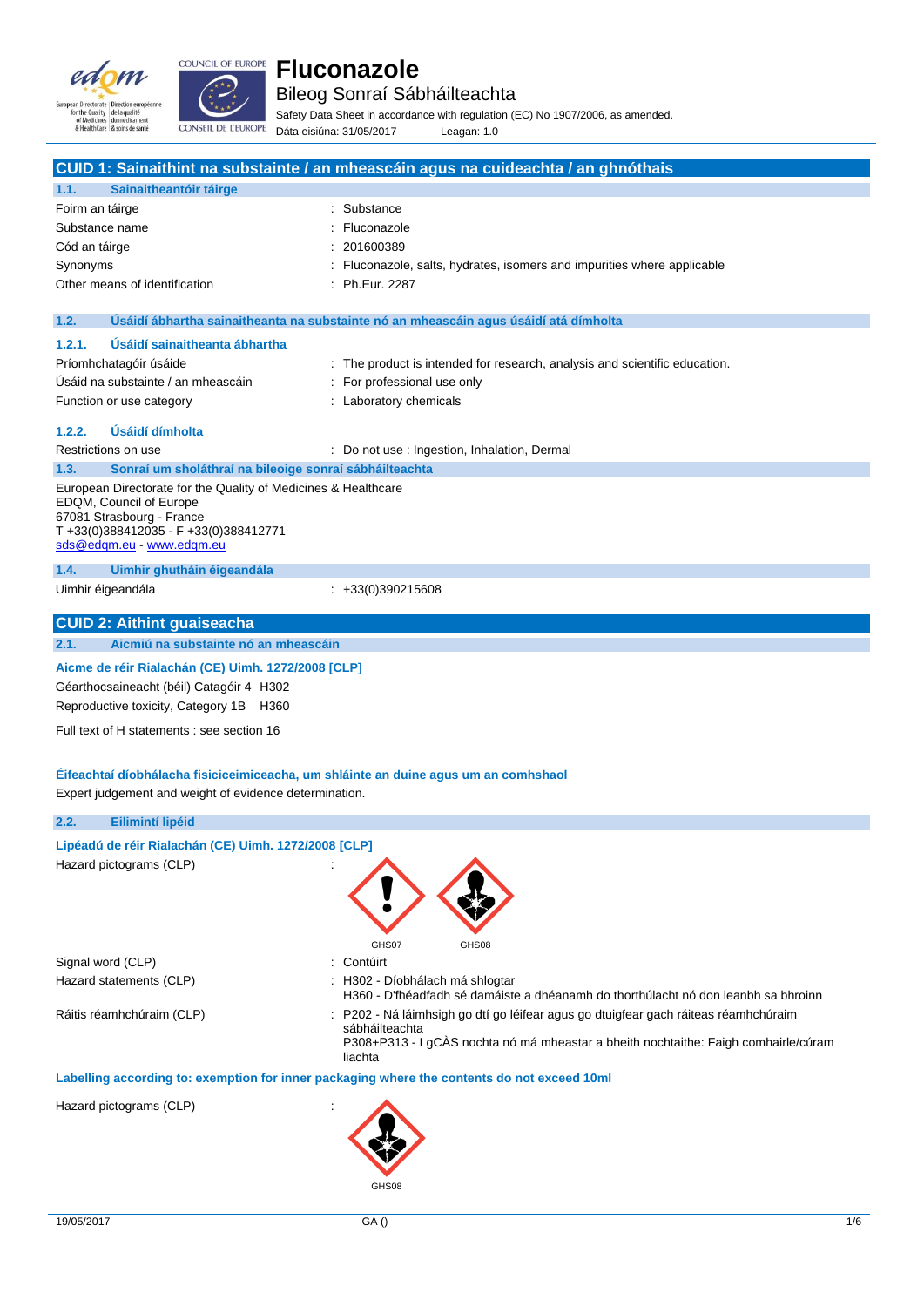Bileog Sonraí Sábháilteachta

Safety Data Sheet in accordance with regulation (EC) No 1907/2006, as amended.

## **2.3. Guaiseacha eile**

Níl aon fhaisnéis bhreise ar fáil

## **CUID 3: Comhdhéanamh / faisnéis faoi chomhábhair**

**3.1. Substaint**

| Ainm        | Sainaitheantóir táirge | $\frac{9}{6}$ | Aicme de réir Rialachán (CE)<br>Uimh. 1272/2008 [CLP] |
|-------------|------------------------|---------------|-------------------------------------------------------|
| Fluconazole |                        | $\leq$ 100    | Acute Tox. 4 (Oral), H302<br>Repr. 1B. H360           |

Full text of H-statements: see section 16

| 3.2.<br><b>Meascán</b>                                      |                                                                                                                 |
|-------------------------------------------------------------|-----------------------------------------------------------------------------------------------------------------|
| Ní bhaineann le hábhar                                      |                                                                                                                 |
| <b>CUID 4: Bearta garchabhrach</b>                          |                                                                                                                 |
| 4.1.<br>Cur síos ar na bearta garchabhrach                  |                                                                                                                 |
| Bearta garchabhrach tar éis ionanálaithe                    | : Move to fresh air. Assure fresh air breathing.                                                                |
| Bearta garchabhrach tar éis teagmhála leis an<br>gcraiceann | : Wipe off as much as possible (using a clean, soft, absorbent material). Nigh le neart gallúnaí<br>agus uisce. |
| Bearta garchabhrach tar éis teagmhála leis an<br>tsúil      | : Rinse with water while holding the eyes wide open.                                                            |
| Bearta garchabhrach tar éis iontógála                       | : Rinse mouth. Specific medical surveillance. Prolonged medical observation may be indicated.                   |

| 4.2.             |                                               | Na siomptóim agus na héifeachtaí is tábhachtaí, idir shiomptóim ghéarmhíochaine agus shiomptóim mhoillithe |
|------------------|-----------------------------------------------|------------------------------------------------------------------------------------------------------------|
| Symptoms/effects |                                               | Delayed adverse effects possible.                                                                          |
|                  | Siomptóim/gortuithe tar éis ionanálaithe      | : Insufficient data available.                                                                             |
| gcraiceann       | Siomptóim/gortuithe tar éis teagmhála leis an | : Insufficient data available.                                                                             |
| tsúil            | Siomptóim/gortuithe tar éis teagmhála leis an | : Insufficient data available.                                                                             |
|                  | Siomptóim/gortuithe tar éis iontógála         | : Symptoms may include dizziness, headache, nausea and loss of coordination.                               |

**4.3. Léiriú ar aon chóir leighis láithreach agus aon chóir speisialta atá ag teastáil**

Faigh comhairle/cúram liachta. If possible show this sheet, if not available show packaging or label. Active agent. Pharmaceutical.

|                   | <b>CUID 5: Bearta comhrac dóiteáin</b>                               |                                                                                                                                      |
|-------------------|----------------------------------------------------------------------|--------------------------------------------------------------------------------------------------------------------------------------|
| 5.1.              | Meáin múchta                                                         |                                                                                                                                      |
|                   | Meáin oiriúnacha um múchadh                                          | : Extinguishing blanket.                                                                                                             |
| 5.2.              | Guaiseacha speisialta a eascraíonn as an tsubstaint nó as an meascán |                                                                                                                                      |
| Guais dóiteáin    |                                                                      | $\therefore$ See Heading 2.2.                                                                                                        |
| 5.3.              | Comhairle do chomhraiceoirí dóiteáin                                 |                                                                                                                                      |
|                   | Firefighting instructions                                            | : Use extinguishing media appropriate for surrounding fire.                                                                          |
|                   | CUID 6: Bearta i gcás scaoileadh de thaisme                          |                                                                                                                                      |
| 6.1.              |                                                                      | Réamhchúraimí pearsanta, trealamh cosanta agus nósanna imeachta éigeandála                                                           |
| Bearta ginearálta |                                                                      | : Avoid any direct contact with the product. Do not breathe dust/fume/gas/mist/vapours/spray.                                        |
| 6.1.1.            | Do phearsanra neamh-éigeandála                                       |                                                                                                                                      |
|                   | Emergency procedures                                                 | : Wear suitable protective clothing, gloves and eye or face protection.                                                              |
| 6.1.2.            | D'fhreagróirí éigeandála                                             |                                                                                                                                      |
|                   | Níl aon fhaisnéis bhreise ar fáil                                    |                                                                                                                                      |
| 6.2.              | Réamhchúraimí comhshaoil                                             |                                                                                                                                      |
|                   | Níl aon fhaisnéis bhreise ar fáil                                    |                                                                                                                                      |
| 6.3.              | Modhanna agus ábhar maidir le coimeád agus glanadh suas              |                                                                                                                                      |
|                   | Modhanna um ghlanadh                                                 | Ensure waste is collected and contained. Clean thoroughly. Wash the non-recoverable<br>remainder with: Sodium hypochlorite solution. |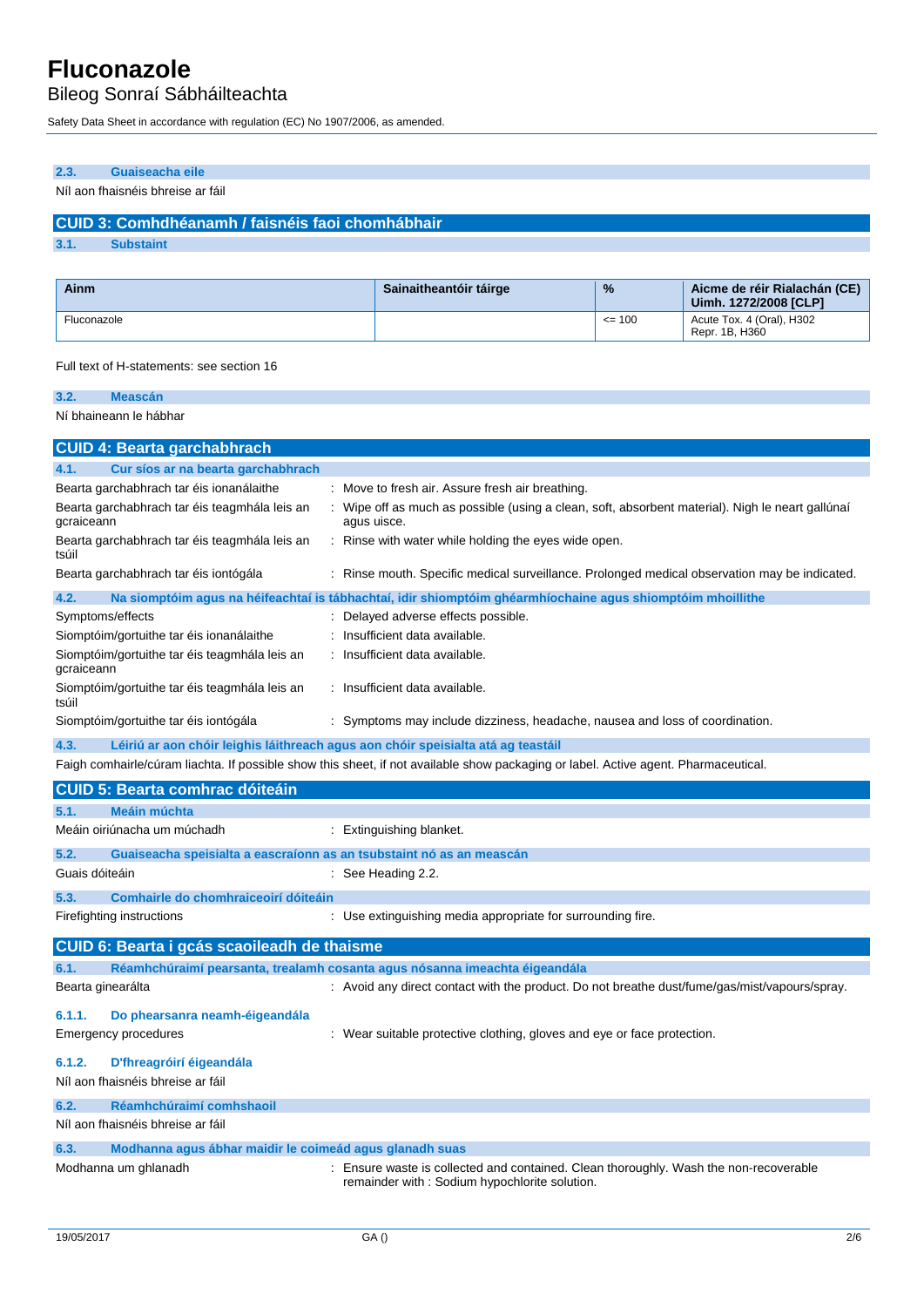## Bileog Sonraí Sábháilteachta

Safety Data Sheet in accordance with regulation (EC) No 1907/2006, as amended.

| 6.4.<br>Tagairt do chodanna eile                                      |                                                                                                                                                             |  |  |
|-----------------------------------------------------------------------|-------------------------------------------------------------------------------------------------------------------------------------------------------------|--|--|
| Níl aon fhaisnéis bhreise ar fáil                                     |                                                                                                                                                             |  |  |
|                                                                       |                                                                                                                                                             |  |  |
| <b>CUID 7: Láimhseáil agus stóráil</b>                                |                                                                                                                                                             |  |  |
| Réamhchúraimí maidir le láimhseáil shábháilte<br>7.1.                 |                                                                                                                                                             |  |  |
| Additional hazards when processed                                     | : The attention of the user is drawn to the risks possibly incurred by using the product for any<br>other purpose than that for which it was intended.      |  |  |
| Réamhchúraimí maidir le láimhseáil shábháilte                         | : Material should be handled with caution. Avoid any direct contact with the product. Material<br>should be handled in a laboratory hood whenever possible. |  |  |
| Bearta sláinteachais                                                  | : Handle in accordance with good industrial hygiene and safety procedures.                                                                                  |  |  |
| Coinníollacha stórála sábháilte, lena n-áirítear aon neamhluí<br>7.2. |                                                                                                                                                             |  |  |
| Technical measures                                                    | : Comply with applicable regulations.                                                                                                                       |  |  |
| Coinníollacha stórála                                                 | Stóráil faoi ghlas.                                                                                                                                         |  |  |
| Úsáid shonrach deiridh nó úsáid sonracha deiridh<br>7.3.              |                                                                                                                                                             |  |  |
| See Heading 1.                                                        |                                                                                                                                                             |  |  |
| <b>CUID 8: Rialuithe nochta / cosaint phearsanta</b>                  |                                                                                                                                                             |  |  |
| Paraiméadair rialaithe<br>8.1.                                        |                                                                                                                                                             |  |  |

Níl aon fhaisnéis bhreise ar fáil

### **8.2. Rialuithe nochta**

## **Rialuithe iomchuí innealtóireachta:**

Keep in a well-ventilated room. Use only in a exhaust booth with integrated air filter. High efficiency particulate air filter (HEPA filter).

#### **Cosaint lámha:**

Chemically resistant protective gloves. EN 374

#### **Cosaint súl:**

Safety glasses. DIN EN 166

#### **Cosaint chraicinn agus choirp:**

Use chemically protective clothing. DIN EN 13034

### **Cosaint riospráide:**

Dust production: dust mask with filter type P3. DIN EN 140 & 149. Liquid product : Aerosol mask. Wear breathing apparatus if exposed to vapours/dusts/aerosols

| <b>CUID 9: Airíonna fisiceacha agus ceimiceacha</b>                   |                           |  |  |
|-----------------------------------------------------------------------|---------------------------|--|--|
| Faisnéis bunaithe ar bhunairíonna fisiceacha agus ceimiceacha<br>9.1. |                           |  |  |
| Staid fhisiceach                                                      | : Solid                   |  |  |
| Dealramh                                                              | : Powder.                 |  |  |
| Dath                                                                  | : Níl sonraí ar fáil.     |  |  |
| <b>Boladh</b>                                                         | : Ní bhaineann le hábhar. |  |  |
| Tairseach bolaidh                                                     | : Níl sonraí ar fáil.     |  |  |
| рH                                                                    | : Níl sonraí ar fáil.     |  |  |
| Ráta galaithe coibhneasta (aicéatáit bhúitile=1)                      | : Níl sonraí ar fáil.     |  |  |
| Leáphointe                                                            | : Níl sonraí ar fáil.     |  |  |
| Reophointe                                                            | : Níl sonraí ar fáil.     |  |  |
| Fiuchphointe                                                          | : Níl sonraí ar fáil.     |  |  |
| Splancphointe                                                         | : Níl sonraí ar fáil.     |  |  |
| Teocht uath-adhainte                                                  | : Níl sonraí ar fáil.     |  |  |
| Teocht dianscaoilte                                                   | : Níl sonraí ar fáil.     |  |  |
| Inadhainteacht (soladach, gás)                                        | : Níl sonraí ar fáil.     |  |  |
| Galbhrú                                                               | : Níl sonraí ar fáil.     |  |  |
| Galdlús coibhneasta ag 20 °C                                          | : Níl sonraí ar fáil.     |  |  |
| Diús coibhneasta                                                      | : Níl sonraí ar fáil.     |  |  |
| Intuaslagthacht                                                       | : Uisce: 1 - 10 g/l       |  |  |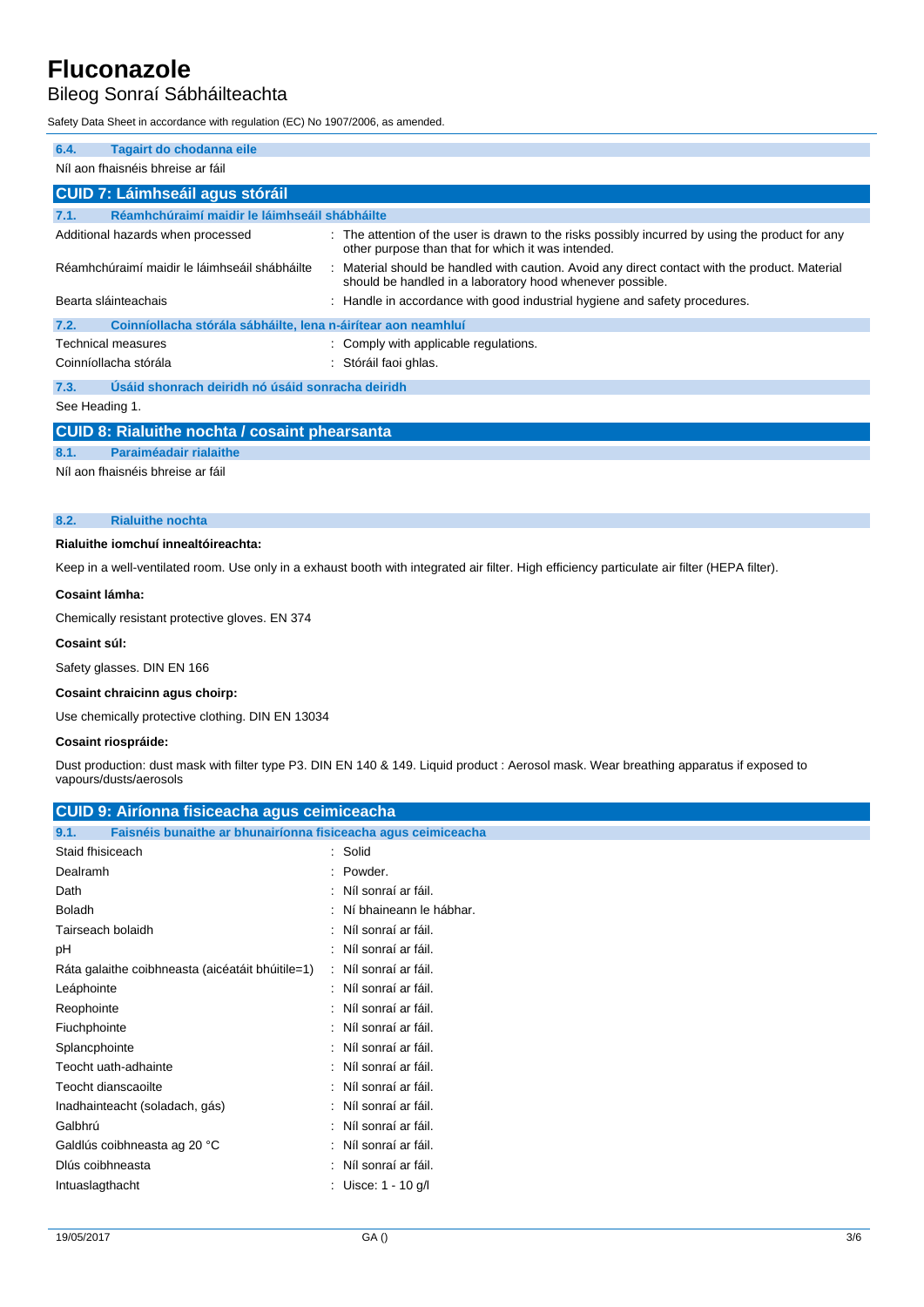## Bileog Sonraí Sábháilteachta

Safety Data Sheet in accordance with regulation (EC) No 1907/2006, as amended.

| Comhéifeacht rannach ochtanól/uisce (Log<br>Pow) | : Níl sonraí ar fáil. |
|--------------------------------------------------|-----------------------|
| Slaodacht, cinéimiteach                          | : Níl sonraí ar fáil. |
| Slaodacht, dinimiciúil                           | : Níl sonraí ar fáil. |
| Airíonna pléascacha                              | : Níl sonraí ar fáil. |
| Airíonna ocsaídiúcháin                           | : Níl sonraí ar fáil. |
| Teorainneacha pléascacha                         | : Níl sonraí ar fáil. |
|                                                  |                       |

### **9.2. Faisnéis eile**

Níl aon fhaisnéis bhreise ar fáil

|                                       | <b>CUID 10: Cobhsaíocht agus imoibríocht</b>                    |  |  |  |  |
|---------------------------------------|-----------------------------------------------------------------|--|--|--|--|
| 10.1.                                 | <b>Imoibríocht</b>                                              |  |  |  |  |
|                                       | Stable under normal conditions.                                 |  |  |  |  |
| 10.2.                                 | <b>Cobhsaíocht cheimiceach</b>                                  |  |  |  |  |
|                                       | Níl aon fhaisnéis bhreise ar fáil                               |  |  |  |  |
| 10.3.                                 | D'fhéadfadh a bheith ina chúis le fhrithghníomhartha guaiseacha |  |  |  |  |
|                                       | Níl aon fhaisnéis bhreise ar fáil                               |  |  |  |  |
| 10.4.                                 | Coinníollacha lena seachaint                                    |  |  |  |  |
| Níl aon fhaisnéis bhreise ar fáil     |                                                                 |  |  |  |  |
| 10.5.                                 | Ábhair neamh-chomhoiriúnacha                                    |  |  |  |  |
| None under normal use. See Heading 7. |                                                                 |  |  |  |  |
| 10.6.                                 | Táirgí dianscaoilte quaiseacha                                  |  |  |  |  |
|                                       | When heated to decomposition, emits dangerous fumes.            |  |  |  |  |

## **CUID 11: Faisnéis thocsaineolaíoch 11.1. Faisnéis faoi éifeachtaí tocsaineolaíochta** Géarthocsaineacht : Díobhálach má shlogtar. **Fluconazole** LD50 ó bhéal francach 300 - 2000 mg/kg Creimeadh/greannú craicinn : Not classified (Lack of data) Damáiste/greannú tromchúiseach súl : Not classified (Lack of data) Íogrú riospráide nó craicinn **inn i níoscaich achaithe ar shonraí atá ar fáil**, ní chomhlíontar na critéir aicmithe.) Só-ghineacht ghaiméite : Not classified (Lack of data) Carcanaigineacht : Not classified (Lack of data) Tocsaineacht atáirgthe in the seacht is D'fhéadfadh sé damáiste a dhéanamh do thorthúlacht nó don leanbh sa bhroinn. Tocsaineacht sain-spriocorgáin (aon nochtadh amháin) : Not classified Tocsaineacht sain-spriocorgáin (ilnochtadh) : Not classified Guais asúite : Not classified (Bunaithe ar shonraí atá ar fáil, ní chomhlíontar na critéir aicmithe.)

|       | <b>CUID 12: Faisnéis éiceolaíochta</b> |                                                      |  |  |  |
|-------|----------------------------------------|------------------------------------------------------|--|--|--|
| 12.1. | <b>Tocsaineacht</b>                    |                                                      |  |  |  |
|       | Éiceolaíocht - ginearálta              | : Hazardous waste. Use suitable disposal containers. |  |  |  |
| 12.2. | Inchoimeádachas agus díghrádaitheacht  |                                                      |  |  |  |
|       | Níl aon fhaisnéis bhreise ar fáil      |                                                      |  |  |  |
| 12.3. | <b>Acmhainneacht bhithbhailitheach</b> |                                                      |  |  |  |
|       | Níl aon fhaisnéis bhreise ar fáil      |                                                      |  |  |  |
| 12.4. | Soghluaisteacht san ithir              |                                                      |  |  |  |
|       | Níl aon fhaisnéis bhreise ar fáil      |                                                      |  |  |  |
|       |                                        |                                                      |  |  |  |

**12.5. Torthaí an mheasúnaithe PBT agus vPvB** Níl aon fhaisnéis bhreise ar fáil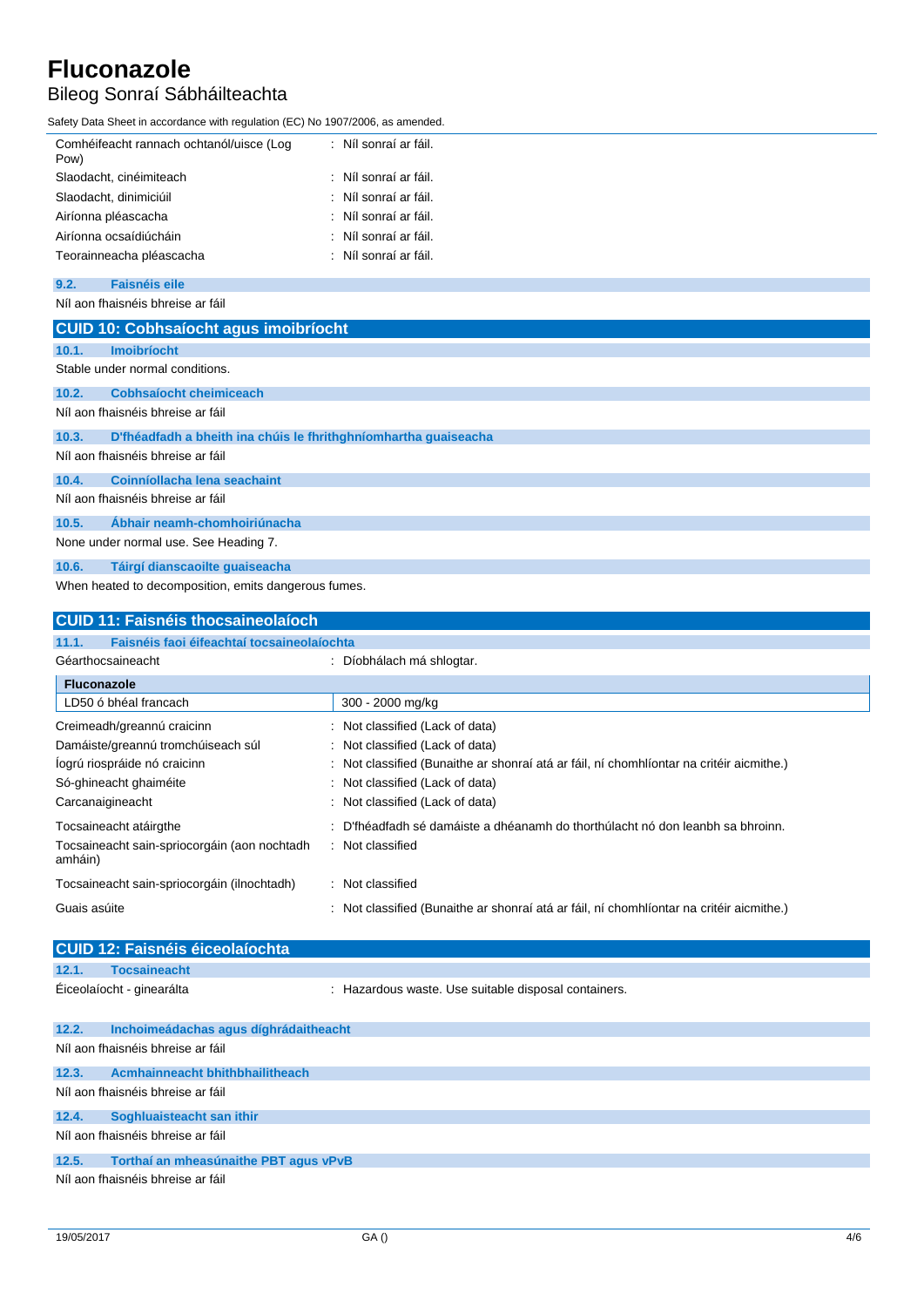## Bileog Sonraí Sábháilteachta

Safety Data Sheet in accordance with regulation (EC) No 1907/2006, as amended.

| 12.6. | <b>Éifeachtaí díobhálacha eile</b> |                                                                           |  |
|-------|------------------------------------|---------------------------------------------------------------------------|--|
|       | Níl aon fhaisnéis bhreise ar fáil  |                                                                           |  |
|       | CUID 13: Breithnithe diúscartha    |                                                                           |  |
| 13.1. | Modhanna cóireála dramhaíola       |                                                                           |  |
|       | Regional legislation (waste)       | : Dispose in a safe manner in accordance with local/national regulations. |  |
|       |                                    |                                                                           |  |

## **CUID 14: Faisnéis Iompair**

### In accordance with ADR / IATA / IMDG

| <b>ADR</b>                             | <b>IMDG</b>            | <b>IATA</b>            |
|----------------------------------------|------------------------|------------------------|
| <b>Uimhir UN</b><br>14.1.              |                        |                        |
| Ní bhaineann le hábhar                 | Ní bhaineann le hábhar | Ní bhaineann le hábhar |
| Ainm seolta ceart UN<br>14.2.          |                        |                        |
| Ní bhaineann le hábhar                 | Ní bhaineann le hábhar | Ní bhaineann le hábhar |
| Ní bhaineann le hábhar                 | Ní bhaineann le hábhar | Ní bhaineann le hábhar |
|                                        |                        |                        |
| Aicme nó aicmí guaise iompair<br>14.3. |                        |                        |
| Ní bhaineann le hábhar                 | Ní bhaineann le hábhar | Ní bhaineann le hábhar |
| Ní bhaineann le hábhar                 | Ní bhaineann le hábhar | Ní bhaineann le hábhar |
| 14.4.<br>Grúpa pacála                  |                        |                        |
| Ní bhaineann le hábhar                 | Ní bhaineann le hábhar | Ní bhaineann le hábhar |
| 14.5.<br>Guaiseacha comhshaoil         |                        |                        |
| Ní bhaineann le hábhar                 | Ní bhaineann le hábhar | Ní bhaineann le hábhar |
|                                        |                        |                        |

### **14.6. Réamhchúraimí speisialta don úsáideoir**

## **- Iompar ar talamh**

Ní bhaineann le hábhar

## **- Iompar ar muir**

Ní bhaineann le hábhar

#### **- Aeriompar**

Ní bhaineann le hábhar

**14.7. Iompar ar an mórchóir i gcomhréir le hIarscríbhinn II a ghabhann le MARPOL agus an Cód IBC**

Ní bhaineann le hábhar

## **CUID 15: Faisnéis rialála**

**15.1. Rialacháin/reachtaíocht sábháilteacht, sláinte agus chomhshaoil a bhaineann go sonrach leis an tsubstaint nó an meascán**

### **15.1.1. Rialacháin de chuid an AE**

#### No REACH Annex XVII restrictions

Fluconazole is not on the REACH Candidate List Fluconazole is not on the REACH Annex XIV List

#### **15.1.2. Rialacháin náisiúnta**

Níl aon fhaisnéis bhreise ar fáil

### **15.2. Measúnú sábháilteachta ceimicí**

Níl aon fhaisnéis bhreise ar fáil

## **CUID 16: Faisnéis eile**

Full text of H- and EUH-statements:

| Acute Tox. 4 (Oral) | Géarthocsaineacht (béil) Catagóir 4                                         |
|---------------------|-----------------------------------------------------------------------------|
| Repr. 1B            | Reproductive toxicity, Category 1B                                          |
| H302                | Díobhálach má shlogtar                                                      |
| H360                | D'fhéadfadh sé damáiste a dhéanamh do thorthúlacht nó don leanbh sa bhroinn |

#### SDS EU (REACH Annex II)